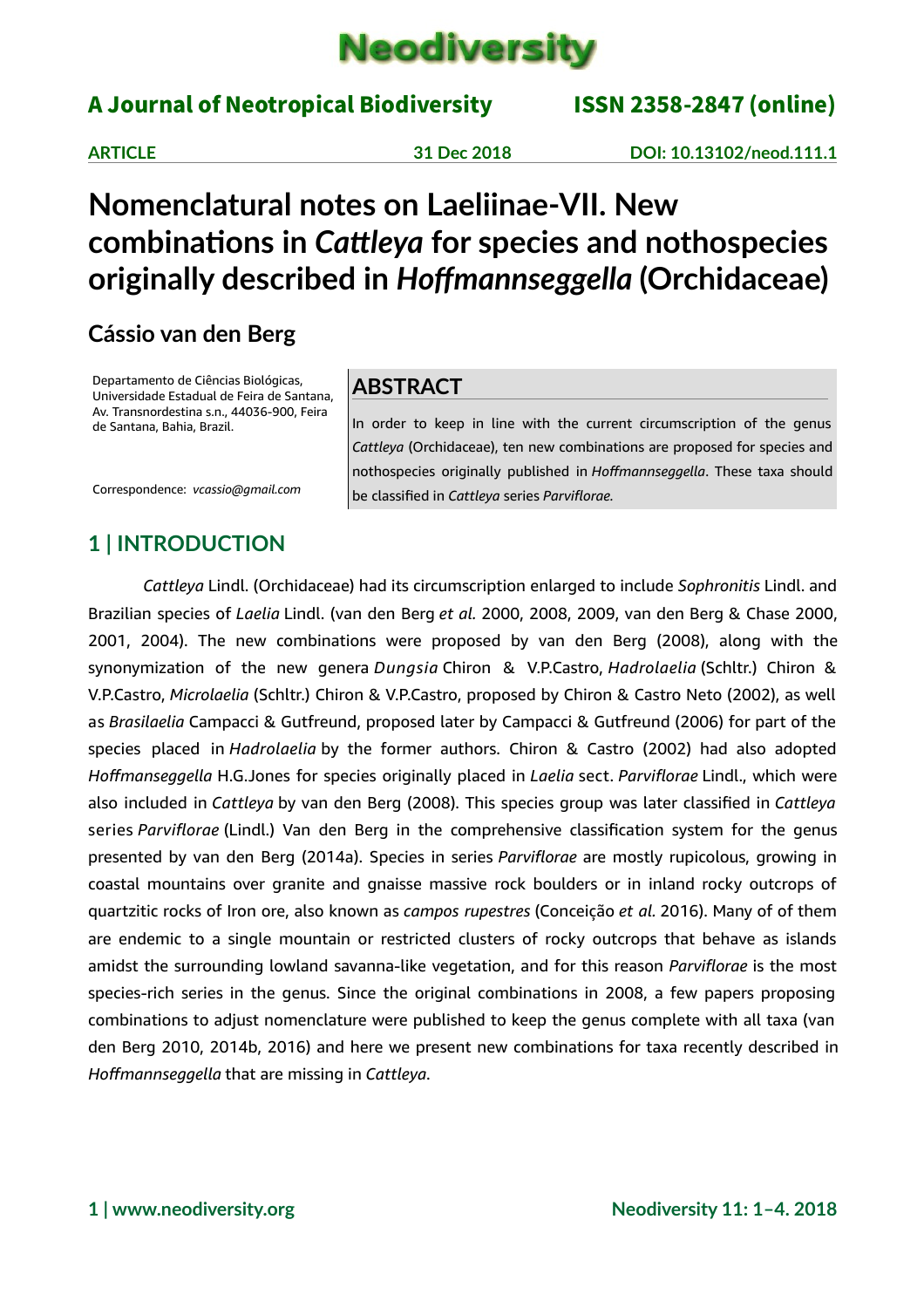

### van den Berg – Nomenclatural notes in Laeliinae. VII.

## **2 | TAXONOMY**

*Cattleya aracuaiensis* (Campacci & E.L.F.Menezes) Van den Berg, *comb. nov*.

Basionym: *Hoffmannseggella aracuaiensis* Campacci & E.L.F.Menezes, Colet. Orquid. Brasileiras, 13: 506. 2018.

*Cattleya guaicuhyensis* (Rosim) Van den Berg, *comb. nov*. Basionym: *Hoffmannseggella guaicuhyensis Rosim*, Colet. Orquid. Brasileiras, 13: 510. 2018.

*Cattleya haroldoi* (V.P.Castro & E.L.F.Menezes) Van den Berg, *comb. nov*. Basionym: *Hoffmannseggella haroldoi* V.P.Castro & E.L.F.Menezes, Colet. Orquid. Brasileiras, 14: 562. 2018.

#### *Cattleya havenithii* (Campacci & E.L.F.Menezes) Van den Berg, *comb. nov*.

Basionym: *Hoffmannseggella havenithii* Campacci & E.L.F.Menezes, Colet. Orquid. Brasileiras, 13: 514. 2018.

#### *Cattleya* **×***laurae* (Rosim) Van den Berg, *comb. nov*.

Basionym: *Hoffmannseggella* ×*laurae* Rosim, Colet. Orquid. Brasileiras, 13: 518. 2018.

#### *Cattleya* **×***marciae* (Campacci & E.L.F.Menezes) Van den Berg, *comb. nov*.

Basionym: *Hoffmannseggella* ×*marciae* Campacci & E.L.F.Menezes, Colet. Orquid. Brasileiras, 13: 522. 2018.

#### *Cattleya* **×***mendonciana* (Campacci) Van den Berg, *comb. nov*.

Basionym: *Hoffmannseggella* ×*mendonciana* Campacci, Colet. Orquid. Brasileiras, 14: 566. 2018.

#### *Cattleya* **×***montisaliancae* (Campacci) Van den Berg, *comb. nov*.

Basionym: *Hoffmannseggella* ×*montisliancae* Campacci, Colet. Orquid. Brasileiras, 14: 570. 2018.

*Cattleya neocardimii* (Rosim) Van den Berg, *comb. nov*.

Basionym: *Hoffmannseggella neocardimii* Rosim, Colet. Orquid. Brasileiras, 14: 574. 2018.

*Cattleya novyi* (E.L.F.Menezes) Van den Berg, *comb. nov*.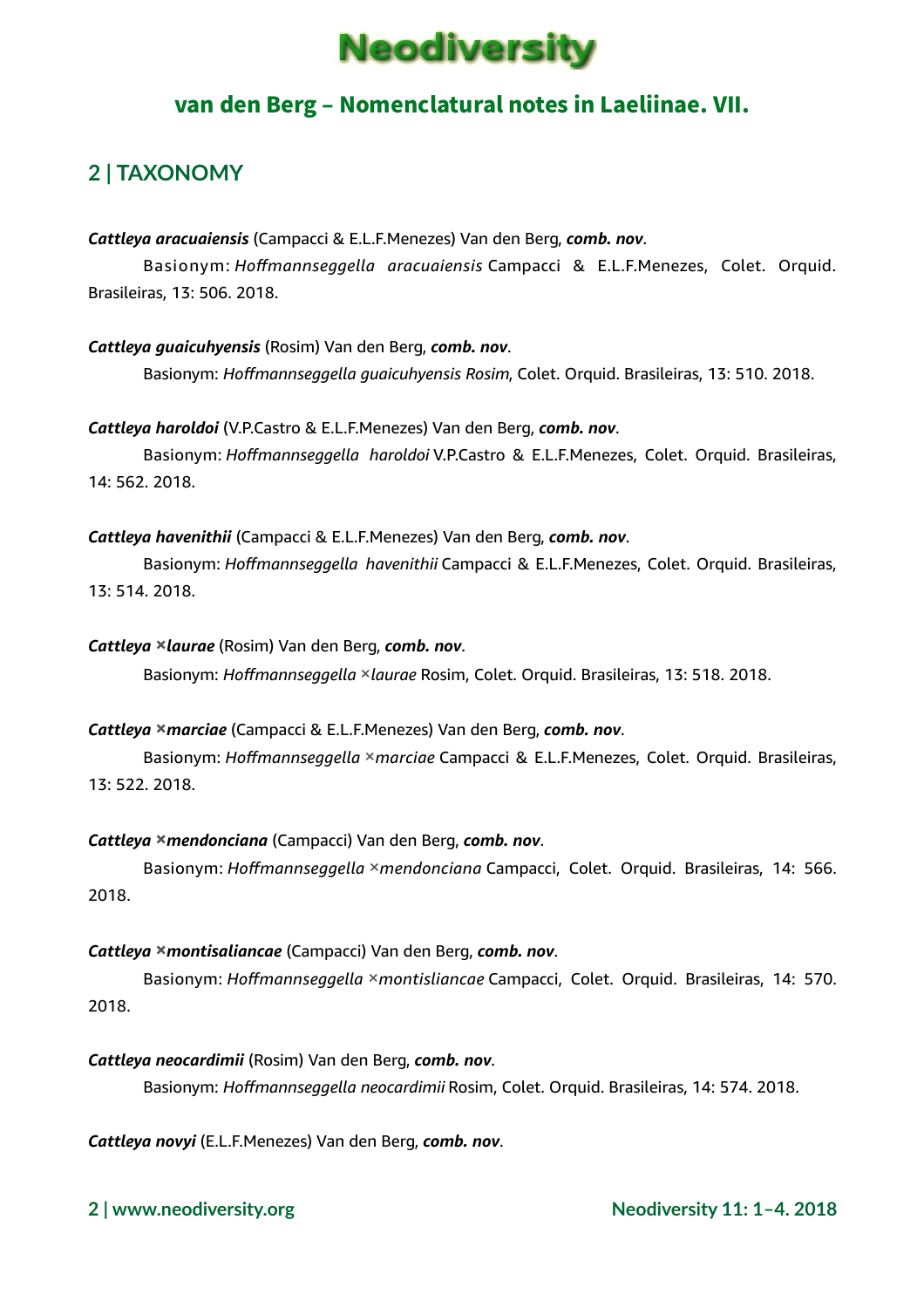

### van den Berg – Nomenclatural notes in Laeliinae. VII.

Basionym: *Hoffmannseggella novyi* E.L.F.Menezes, Colet. Orquid. Brasileiras, 13: 526. 2018.

### **3 | ACKNOWLEDGEMENTS**

The author is grateful to Conselho Nacional de Desenvolvimento Científico e Tecnológico (CNPq) for the scientific productivity grant (Pq-1A, grant 310975/2017-4) and Thiago E.C. Meneguzzo for the revision.

### **4 | LITERATURE CITED**

- Campacci, M.A. & Gutfreund, S. 2006. *Brasilaelia. Coletânea de Orquídeas Brasileiras* 4 (pré-anexo):  $97 - 104.$
- Chiron, G.R. & Castro Neto, V.P. 2002. Révision des espèces brésiliènnes du genre *Laelia* Lindley. *Richardiana* 2: 4‒18.
- Conceição, A.A., Rapini, A., Carmo, F.F., Brito, J.C., Silva, G.A., Neves, S.P.S. & Jacobi, C.M. 2016. Rupestrian grassland vegetation, diversity and origin. *In:* Fernandes, G.W. (ed.) *Ecology and conservation in mountaintop grasslands in Brazil*. Springer International, Switzerland. Pp. 105‒ 127.
- van den Berg, C., Higgins, W.E., Dressler, R.L., Whitten, W.M., Soto Arenas, M.A., Culham, A. & Chase, M.W. 2000. A phylogenetic analysis of Laeliinae (Orchidaceae) based on sequence data from internal transcribed spacers (ITS) of nuclear ribosomal DNA. *Lindleyana* 15: 96-114.
- van den Berg, C. & Chase, M.W. 2000. Nomenclatural notes on Laeliinae—I. *Lindleyana* 15: 115‒119.
- van den Berg, C. & Chase, M.W. 2001. Nomenclatural notes on Laeliinae—II. Additional combinations and notes. *Lindleyana* 16: 119‒112.
- van den Berg, C. 2001. Nomenclatural notes on Laeliinae—III. Notes on *Cattleya* and *Quisqueya*, and a new combination in *Prosthechea*. *Lindleyana* 16: 142‒143.
- van den Berg, C. & Chase, M.W. 2004. Nomenclatural notes on Laeliinae (Orchidaceae): IV. New combinations in *Laelia* and *Sophronitis*. *Kew Bulletin* 59: 565‒567.
- van den Berg, C. 2015. Nomenclatural notes on Laeliinae-V. New combinations for invalid names in *Prosthechea* (Orchidaceae). *Phytotaxa* 239: 297‒299.
- van den Berg, C. 2008. New combinations in the genus *Cattleya* Lindl. (Orchidaceae). *Neodiversity* 3:  $3 - 12.$
- van den Berg, C., Higgins, W.E., Dressler, R.L., Whitten, W.M., Soto-Arenas, M.A., & Chase, M.W. 2009. A phylogenetic study of Laeliinae (Orchidaceae) based on combined nuclear and plastid DNA sequences. Annals of Botany 104: 417-430.
- van den Berg, C. 2010. New combinations in the genus *Cattleya* (Orchidaceae). II. Corrections and combinations for hybrid taxa. *Neodiversity* 5: 13-17.